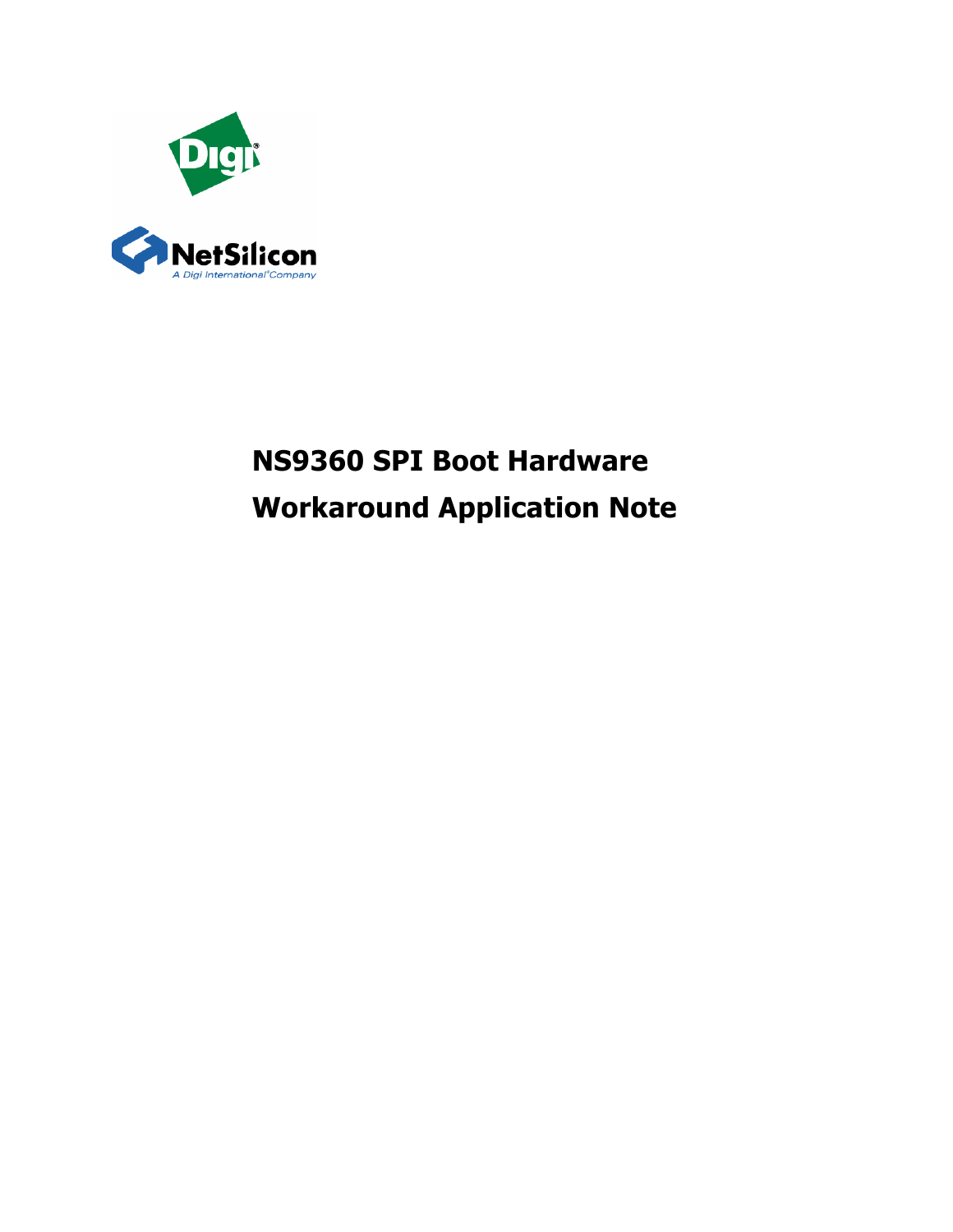## **Contents**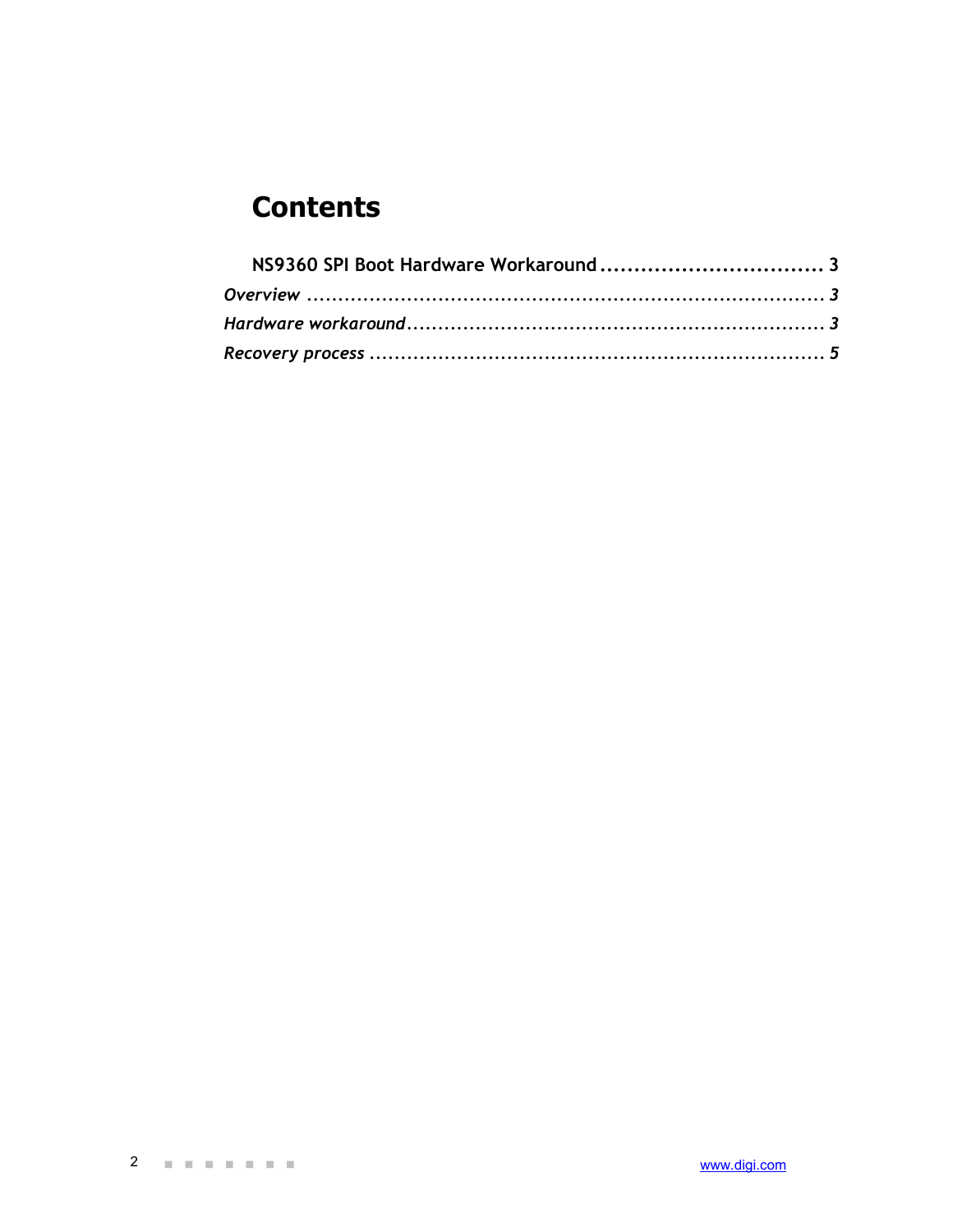*This application note describes a hardware workaround for a defect in the NS9360 that can prevent proper startup when you boot from an SPI EEPROM device.* 

#### **Overview**

A hardware defect in the NS9360 can intermittently prevent proper startup when booting from a SPI EEPROM device. The source of the problem is the SPI Boot module in the NS9360, which can sometimes cause a system bus error when initializing the memory controller.

#### **Hardware workaround**

A board hardware workaround can detect and recover from the error. When the error occurs, the NS9360 memory controller is not initialized and remains idle. The workaround detects the absence of activity on the SDRAM interface when the SPI EEPROM device is deselected. When detected, the NS9360 can be reset again, at which time it is guaranteed that the SPI Boot module correctly will initialize the memory controller. The board hardware workaround requires one or two components, depending on the board reset circuit configuration.

The next two timing diagrams show a successful boot-up and an errored boot-up sequence:

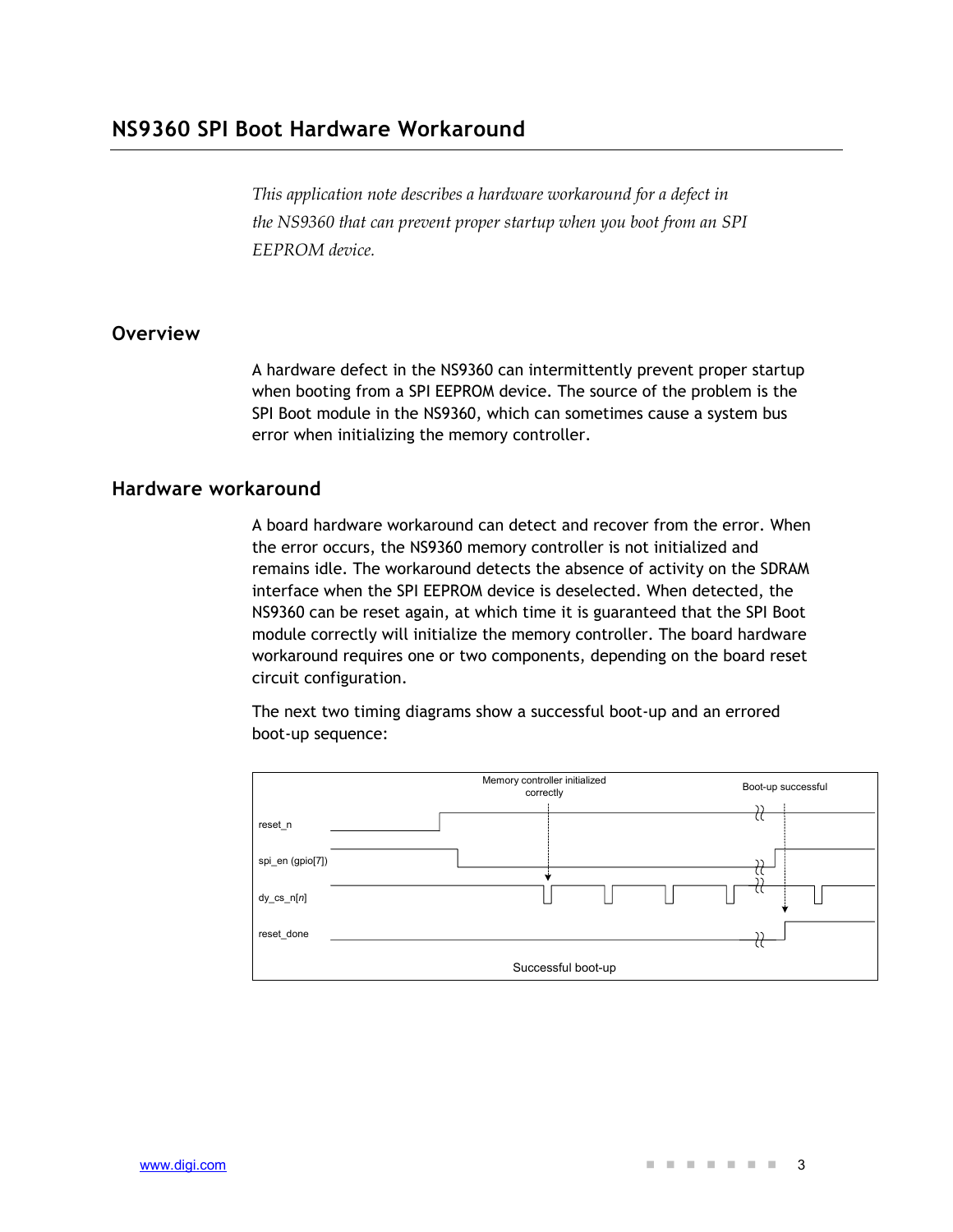

This figure shows the board workaround circuit to detect the unsuccessful boot-up. NetSilicon recommends that you use a spare dynamic memory chip select in the workaround circuit.